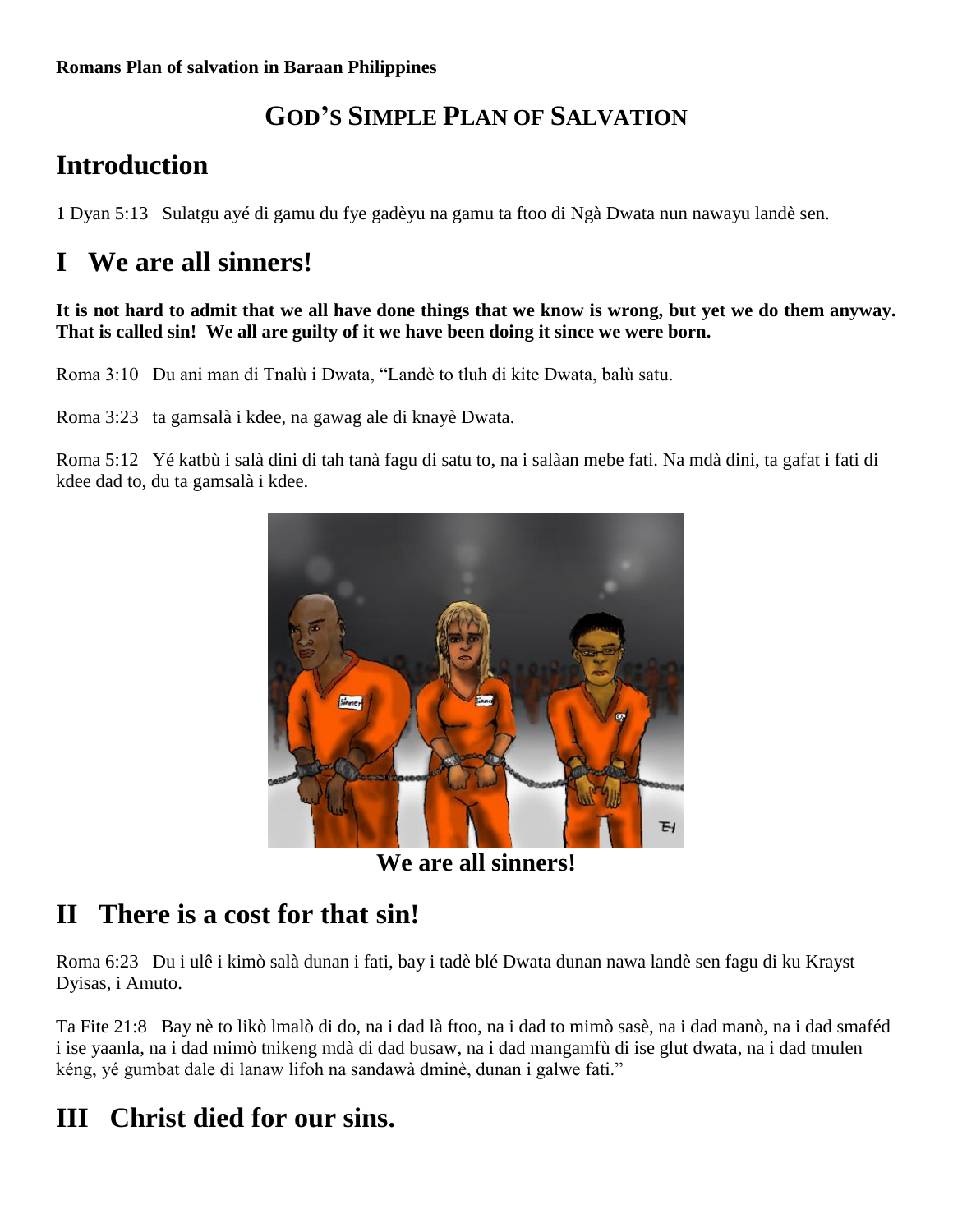Roma 5:6 Di muna, landè kibòto tmabeng i ktoto, bay kanto kel i bang ta fala nalék, fafati Krayst di dad to gamsalà.

Roma 5:8 Bay fite Dwata i kalbong nawan gito, du di lamto gamsalà, fafati Krayst di gito

Roma 14:9 Du ani duen Krayst fafati na lê mték du fye mgimò kenen Amu di dad mto na dad ta mati.

Roma 6:23 Du i ulê i kimò salà dunan i fati, bay i tadè blé Dwata dunan nawa landè sen fagu di ku Krayst Dyisas, i Amuto.



**Christ died for sinners!**

### **IV Salvation is a free gift, not by good works. You must take God's word for it, and trust Jesus alone!**

Salvation is trusting and receiving Jesus Christ as your Savior. It's trusting in the fact that Jesus Christ died on the cross of Calvary to pay for your sins! It's realizing there is absolutely nothing whatsoever you can do to save yourself and *completely* trusting in Jesus Christ to save you! It's not any church that saves. It's not any baptism, not good works, not sacraments, not repenting, not praying through, not living a good life — **IT'S NOT ANYTHING YOU CAN DO!**

Dad Nimò 4:12 I kagalwà, lo déé gumite dun di ku Dyisas Krayst, du landè dademe dagit di klamang banwe blé Dwata di dad to ku gamfalwà gito."

Iffsu 2:8-9 Du mdà di kafye Dwata ta galwà gamu fagu di kaftooyu, na ise ku mdà di gamu nimò bay tadè blé Dwata di gamu. Na yé duenam man, landè to fakay fdatah i kton, du ise ku yé gumdà i kagalwàto di balù dét i ta mgimòto.

Titus 3:5 ta falwàan ato. Na ise ku yé gumdàto galwà mdà di dad fye nimòto, bay lo mdà di kakdo Dwata fagu di kalob i Mtiu Tulus gito, dunan i mlé gito falami nawa.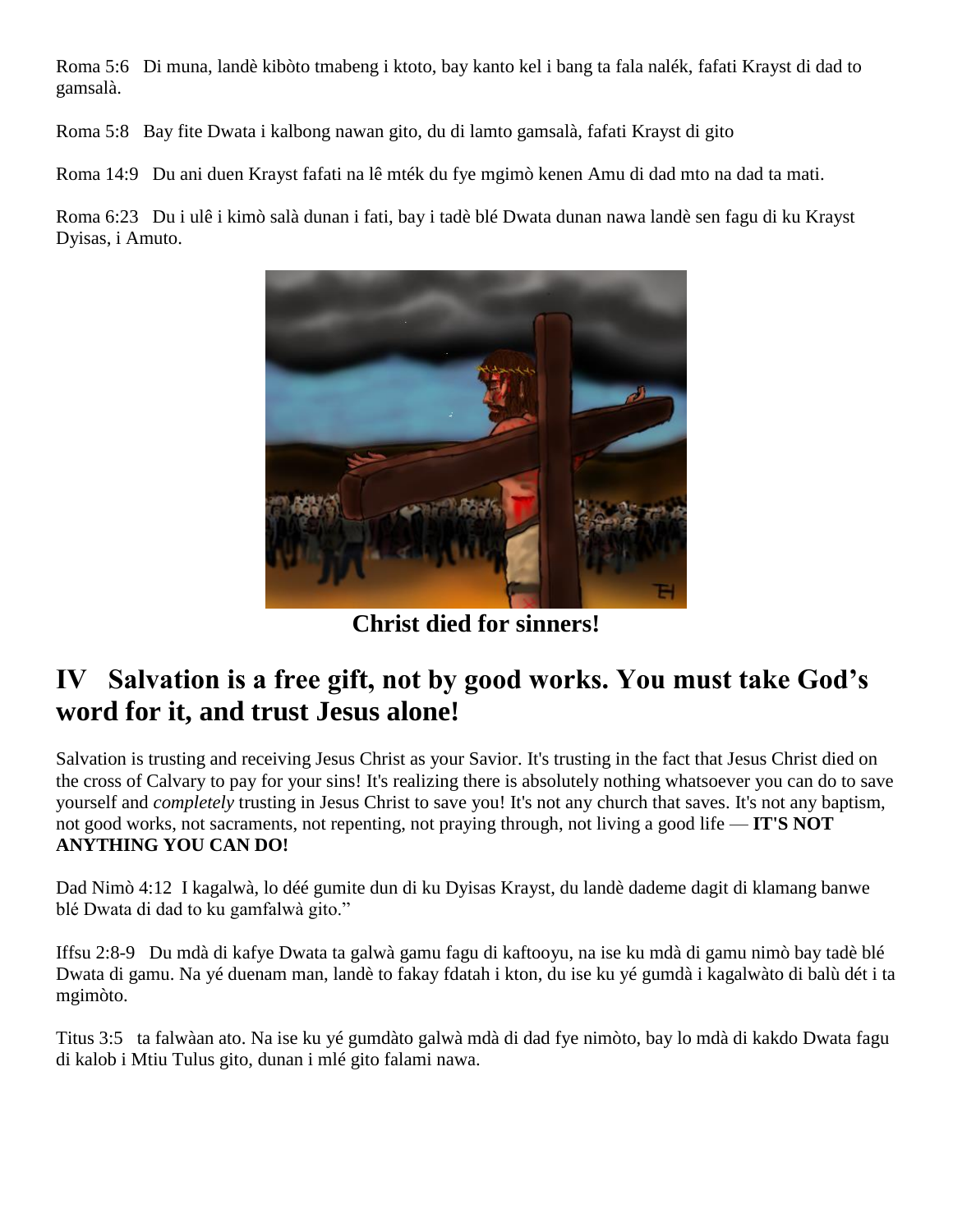

# **V We must put our faith and trust in Christ in order to be saved.**

Roma 4:24 I sulat ani lê gtadè di gito i ta nimò Dwata tluh du ta fantooto i mték ku Dyisas, i Amuto, mdà di fati.

Roma 10:9-10,13 Galwà ge ku tulenam Dyisas i Amu, na fantoom mdà di nawam ta nték Dwata kenen di fati. Du mdà di nawato i kaftooto, na yé ulêan ta tluh ato di kanfe Dwata na ta galwà ato du tulento i fantooto. Du ani man di Tnalù i Dwata, "I kdee tamlo di dagit i Amu, galwà ale."



*If you want to accept Jesus Christ as your Savior and receive forgiveness from God, here is prayer you can pray. Saying this prayer or any other prayer will not save you. It is only trusting in Jesus Christ that can provide forgiveness of sins. This prayer is simply a way to express to God your faith in Him and thank Him for providing for your forgiveness.*